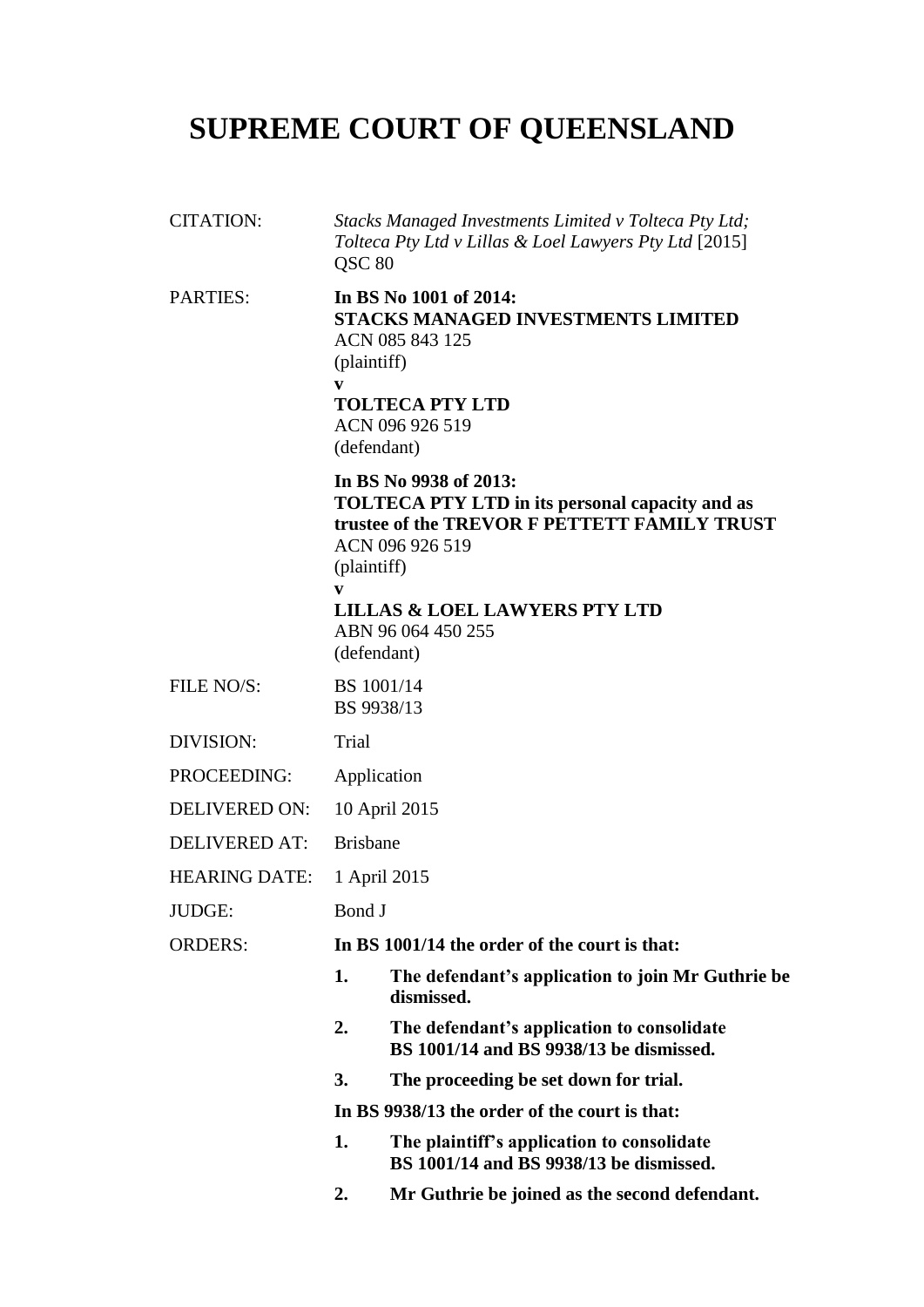CATCHWORDS: PROCEDURE – SUPREME COURT PROCEDURE – QUEENSLAND – PROCEDURE UNDER UNIFORM CIVIL PROCEDURE RULES AND PREDECESSORS – PARTIES – OTHER MATTERS – where the defendant applied to join a third party in both proceedings – where joining the third party would cause significant delay and increase  $cost$  – where the application was made very late – where the risk that there would be multiple proceedings, excessive costs and divergent findings in separate proceedings traversing the same subject matter was minimal – whether the third party ought be joined

> PROCEDURE – SUPREME COURT PROCEDURE – QUEENSLAND – PROCEDURE UNDER UNIFORM CIVIL PROCEDURE RULES AND PREDECESSORS – TRANSFERS AND CONSOLIDATIONS – where the defendant applied to consolidate the two proceedings – where the defendant argues that, if consolidated, the decision in one will 'affect' the other – where the proceedings are at very different stages - where the proceedings relate to different issues – whether the proceedings ought be consolidated

> *Australian Securities and Investments Act* 2001 (Cth), s 12CB *Uniform Civil Procedures Rules* 1999 (Qld), rr 69, 78(a), 78(b)

*MGM Containers Pty Ltd v Wockner* [2006] QCA 502, considered *Pacific Century Productions Pty Ltd v Taylors Contracting Services Pty Ltd* [2003] QSC 289, considered

#### COUNSEL: **In BS 1001/14:**

D O'Sullivan QC, with D Ananian-Cooper, for the plaintiff N Ferrett with B Le Plastrier for the defendant N Pearce (*sol*) for Mr Paul Guthrie

## **In BS 9938/13:**

N Ferrett with B Le Plastrier for the plaintiff M Byrne (*sol*) for the defendant N Pearce (*sol*) for Mr Paul Guthrie

#### SOLICITORS: **In BS 1001/14:**

McCullough Robertson for the plaintiff Turner Freeman for the defendant Carter Newell for Mr Paul Guthrie

## **In BS 9938/13:**

Turner Freeman for the plaintiff Lillas & Loel Lawyers for the defendant Carter Newell for the proposed Mr Paul Guthrie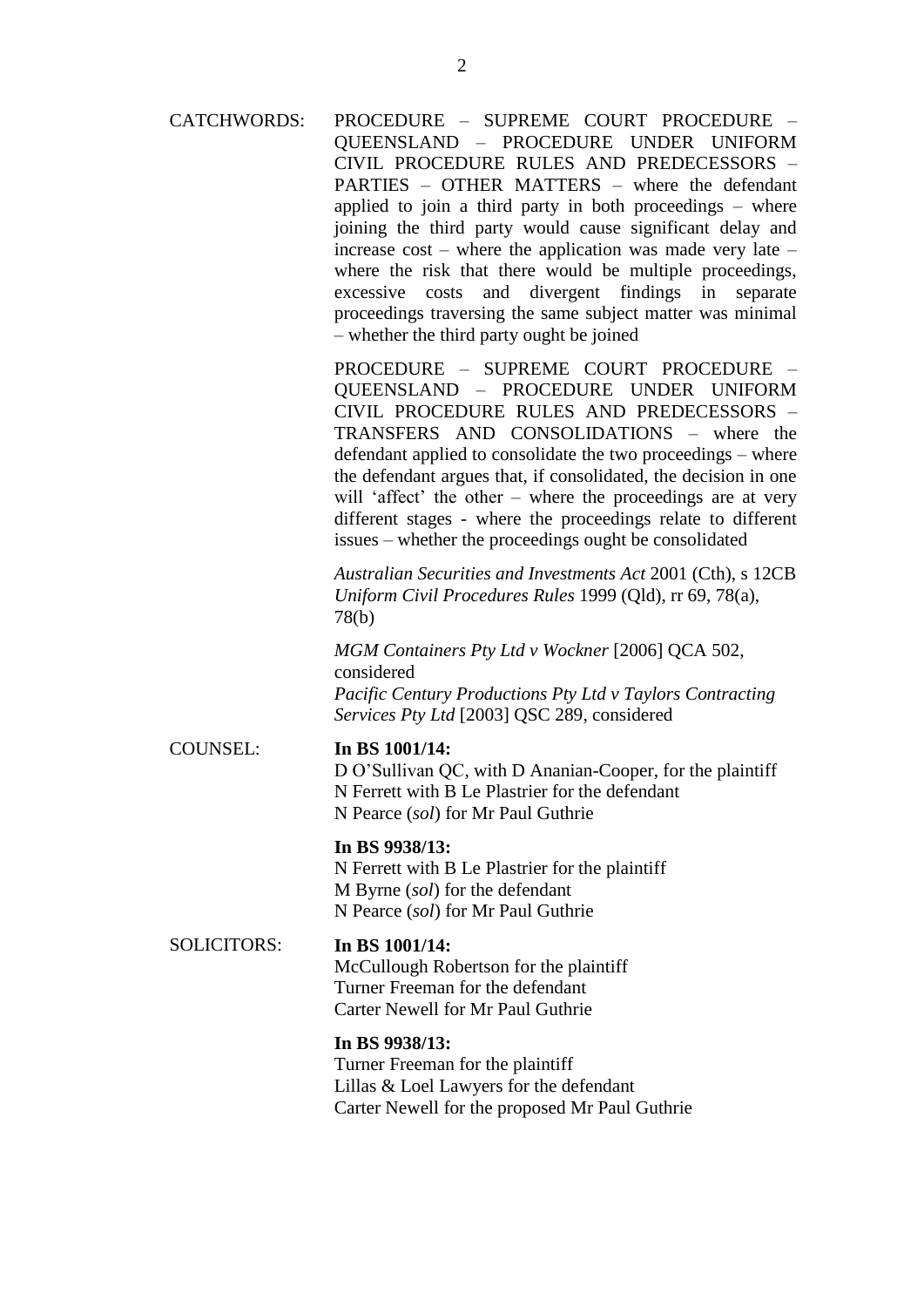#### **Factual background to the applications**

- [1] In 2010, Tolteca Pty Ltd ("Tolteca") borrowed \$1,000,000 from Stacks Managed Investments Limited ("Stacks") in order to acquire and develop land at 33 Richards Street, Loganlea. As part of the security for the loan, Tolteca granted Stacks a mortgage over land at 9847 Mt Lindesay Highway.
- [2] Before me there are two proceedings which are related to that original transaction.
- [3] In Proceeding 9938 of 2013 ("the Tolteca proceeding") Tolteca sues its former solicitors, Lillas & Loel Lawyers, alleging, amongst other things, that  $-$ 
	- (a) Mr Loel, the principal of the defendant firm, had promoted to the sole director of Tolteca (Ms Pettett), the idea of involvement in a joint venture with a third party to acquire and develop the land at 33 Richards Street, Loganlea;
	- (b) Tolteca had retained the defendant firm to act on its behalf in relation to that joint venture:
	- (c) Tolteca proceeded with the joint venture and amongst other steps taken in the prosecution of the joint venture, Tolteca borrowed the acquisition price of the land at 33 Richards Street, Loganlea from Stacks on mortgage security;
	- (d) the defendant firm failed to provide Tolteca with adequate advice in relation to the joint venture and its conduct should be regarded as in breach of its contract of retainer, its duty of care and fiduciary duties it owed to Tolteca because (amongst other things) –
		- (i) Mr Loel promoted the joint venture to Ms Pettett as a transaction which would enable Tolteca to repay another loan agreement and to fund existing litigation in which the defendant firm acted for Ms Pettett's husband;
		- (ii) to Mr Loel's actual or constructive knowledge Ms Pettett thought that if Tolteca did not embark on the joint venture the defendant firm might refuse to act further for her husband in that litigation;
		- (iii) the defendant firm did not recommend to Tolteca that it obtain independent financial, investment or legal advice when it should have done so;
		- (iv) the defendant firm did not inform Tolteca that its proposed joint venture partner was bankrupt;
	- (e) but for the various breaches of duty by the defendant firm, Tolteca would have obtained proper advice and would not have proceeded with the joint venture; and
	- (f) accordingly, as a result of the various breaches of duty by the defendant firm, Tolteca had suffered loss and damage, the proper measure of which included the debt which it owed to Stacks and another lender less the value which remained in the property acquired by the joint venture.
- [4] In Proceeding 1001 of 2014 ("the Stacks proceeding") -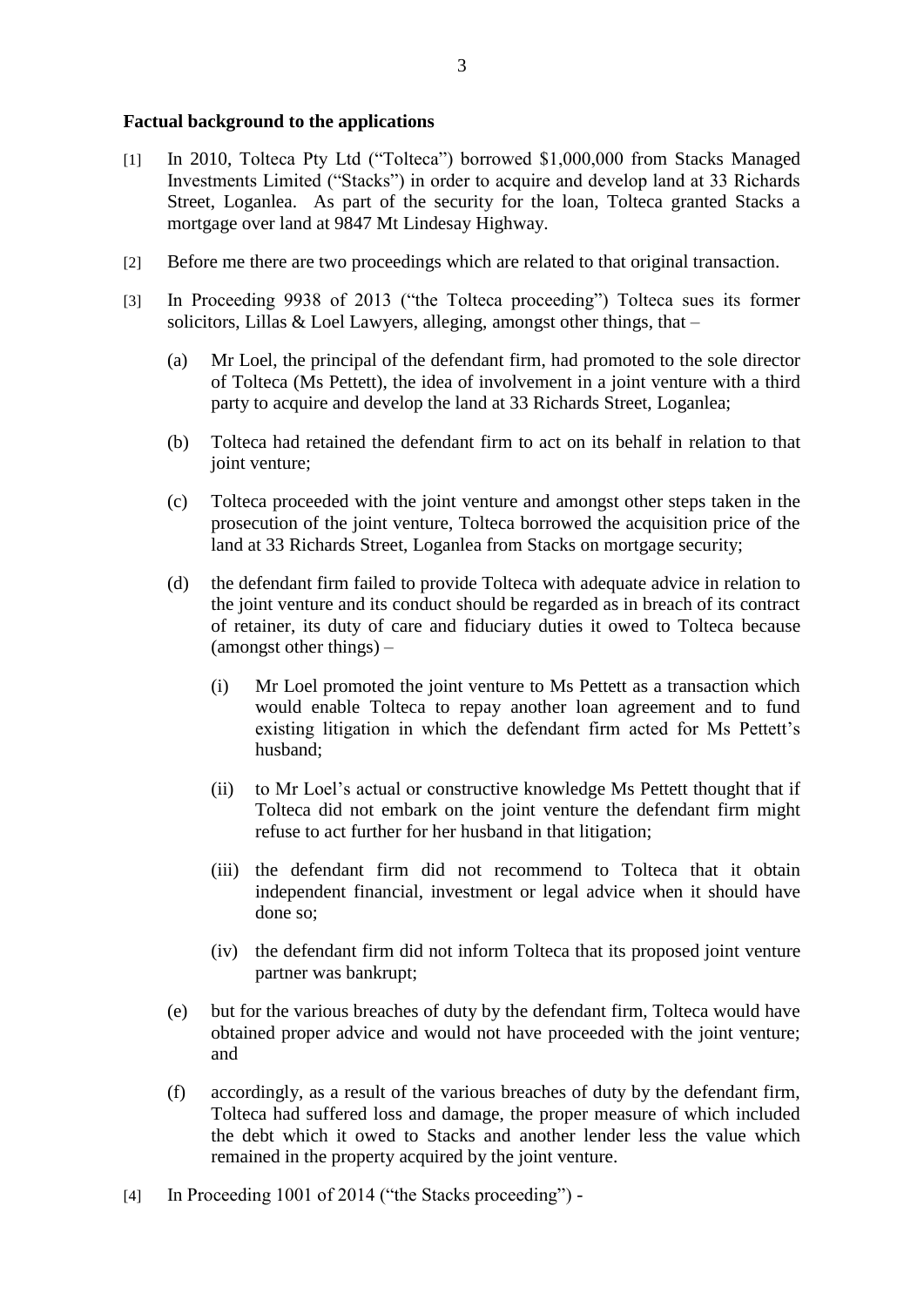- (a) Stacks sues Tolteca, seeking an order for recovery of possession of the land at 9847 Mt Lindesay Highway;
- (b) Tolteca admits all the material facts pleaded by Stacks (essentially the terms of the loan, mortgage and default), but counterclaims for relief founded on "unconscionable conduct" by Stacks in the giving of the loan in breach of section 12CB of the *Australian Securities and Investments Commission Act*  2001 (Cth) ("the Act");
- (c) Stacks' alleged "unconscionable conduct" was giving the loan to Tolteca in circumstances which justified the conclusion that Stacks' conduct was morally tainted;
- (d) the circumstances said to justify that conclusion are:
	- (i) the subject loan was far in excess of the amount which Tolteca had unsuccessfully sought from Stacks in a loan application which Tolteca had made (with the encouragement of Mr Loel and using a Mr Paul Guthrie as a broker) only some 4 months earlier, but there had been no material change in Tolteca's circumstances;
	- (ii) Stacks knew that the sole director of Tolteca (Ms Pettett) was not commercially sophisticated and lacked understanding of the detail of the proposed joint venture transaction;
	- (iii) Stacks knew that Tolteca's solicitor (Mr Loel) was in control of the direction of the joint venture and that Ms Pettett needed independent advice to enable her to make an informed choice about the subject loan;
	- (iv) Stacks failed to enquire into various discrepancies in documentation concerning the loan transaction; information which it had concerning Tolteca's income; and the financial position of Ms Pettett;
- (e) Tolteca says that by reason of Stacks' unconscionable conduct in contravention of section 12CB –
	- (i) it has suffered loss and damage in the form of interest, default interest and fees which have been charged and/or paid to date; and
	- (ii) it will continue to suffer loss and damage in the form of interest, default interest and fees which will be charged on the loan;
- (f) Tolteca claims the following relief under the Act
	- (i) an order that Stacks pay Tolteca the amount of the loss and damages it has suffered by reason of Stacks' conduct;
	- (ii) further or alternatively, an order declaring void *ab initio* the loan agreement and the mortgage which it had entered into with Stacks;
	- (iii) further or alternatively, an order varying the loan agreement and the mortgage so that Tolteca is not liable for unpaid interest due and owing but is only liable for the unpaid principal in the sum of \$780,000;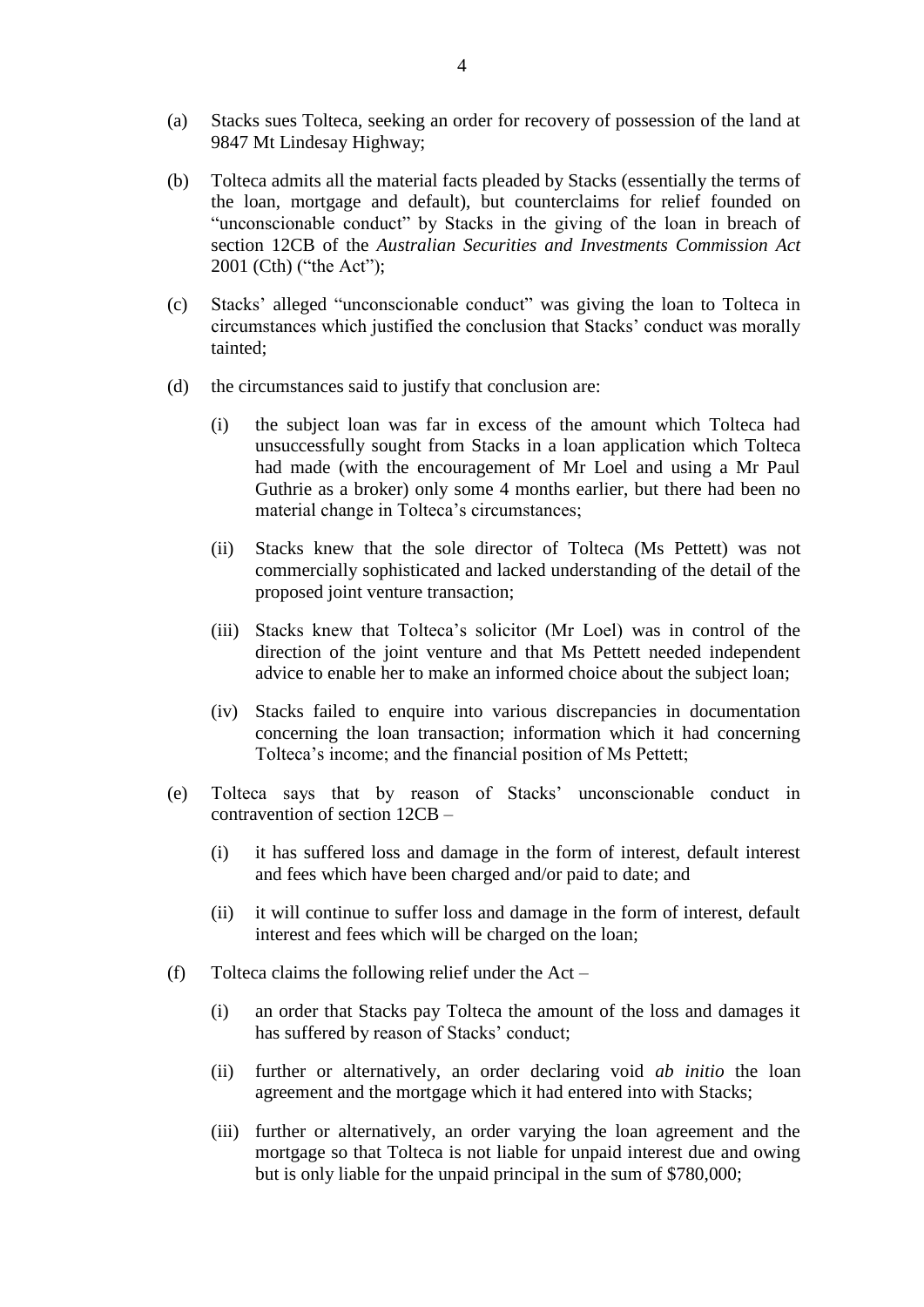(g) Stacks' reply and answer traverses Tolteca's pleaded criticisms of its conduct and pleads details concerning the relationship between it and Tolteca, the knowledge which it had and the assessments it made of the prudence of making the loan which, if true, might be thought to tend to defuse those criticisms.

#### **The applications which are to be determined**

- [5] The current status of the Tolteca proceeding is that no notice of intention to defend has been filed, although the time allowed to do so under the UCPR has long since passed. Nothing has occurred in the proceeding save for a request for particulars served 6 months after the claim was filed and the filing of an amended claim in August 2014.
- [6] The current status of the Stacks proceeding is as follows.
- [7] Stacks contends that the proceeding is ready for trial. It has advanced that contention since 20 October 2014, when its solicitors first wrote to Tolteca's solicitors asking to have them sign a request for trial date. Pleadings have closed, disclosure has been completed and Stacks has prepared witness summaries for the witnesses it would propose to call at trial. Before me Stacks now applies for an order dispensing with the need for Tolteca's signature on the request for trial date or alternatively an order that the matter be set down for trial. The estimate which it gives (which is not disputed) is 3 to 4 days.
- [8] Inquiries made with the registry at the time of argument suggested that the matter could be set down for a trial of 4 days in late July 2015.
- [9] Tolteca disputes the proposition that the Stacks proceeding, as currently constituted, is completely ready for trial.
- [10] It wishes to obtain non-party disclosure from the broker, Mr Guthrie and from its former solicitors who are the defendants in the Tolteca proceeding. During oral argument Counsel for Tolteca – properly in my view – conceded that if the Stacks proceeding stayed as it was currently constituted it was not likely that the need for non-party disclosure would pose any obstacle to Tolteca being ready for a trial, in that the Stacks proceeding, in late July 2015. I mention parenthetically that Stacks sought to persuade me that the evidence suggested that non-party disclosure was either not necessary or likely to be futile, however given the timing considerations it seems to me to be unnecessary to consider that argument further.
- [11] Initially Tolteca took the position that it wished to obtain expert opinion evidence from a handwriting expert to support its pleaded case concerning discrepancies in one of the documents which it had provided to Stacks for the purpose of the loan transaction. However it resiled from that position during argument after Stacks gave it the opportunity to inspect the original of the relevant document. Counsel, on behalf of Tolteca, flagged the possibility that expert evidence might still be sought in relation to that document, but acknowledged that taking that course would not provide any obstacle to Tolteca being ready for a trial in late July 2015.
- [12] As the Stacks proceeding is currently constituted there is no reason why I would not accede to Stacks application to set the Stacks proceeding down for trial.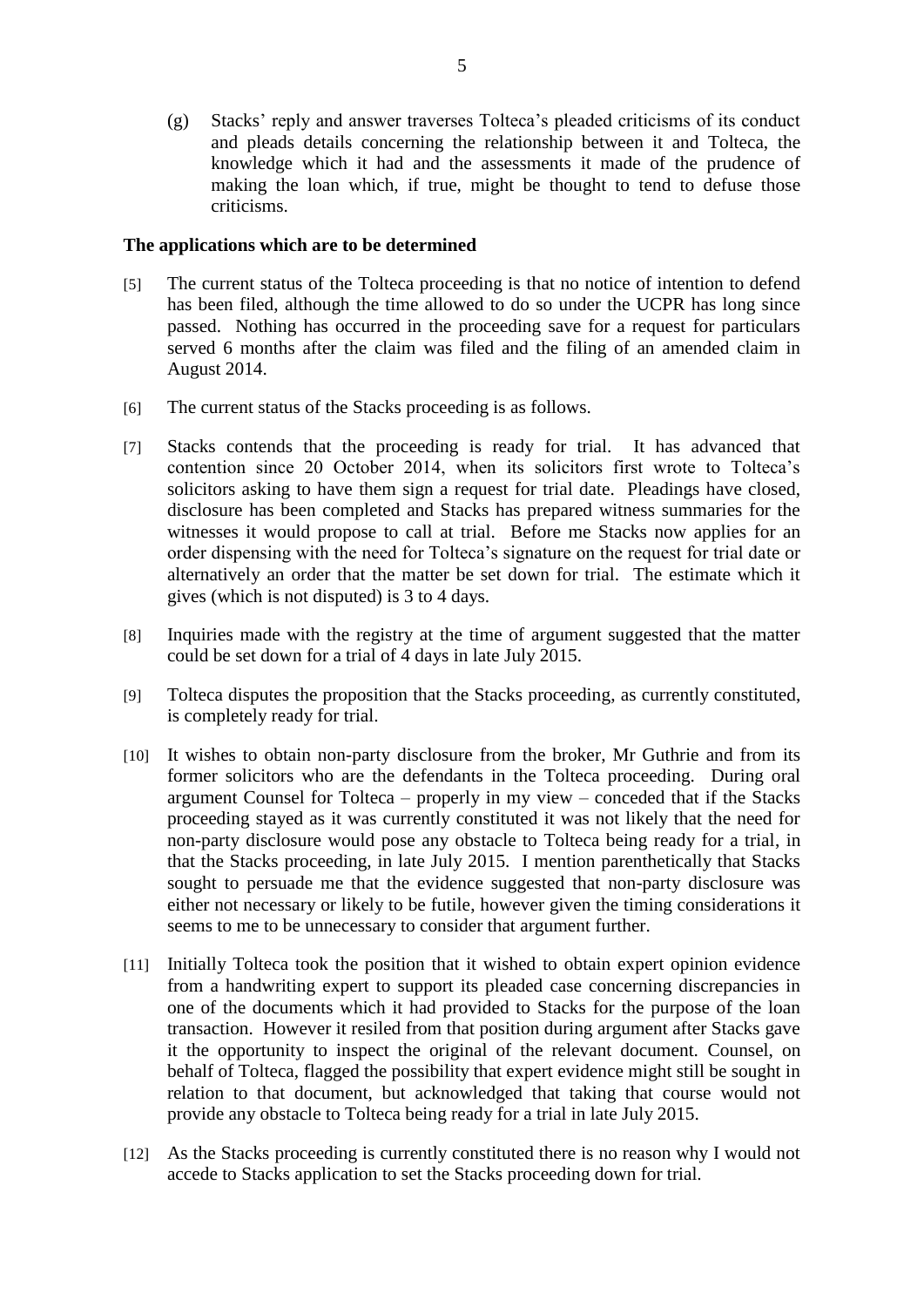- [13] However, the critical question before me is whether I should accede to applications by Tolteca which would change how the Stacks proceeding is constituted. Tolteca applies –
	- (a) to join the broker, Mr Guthrie, as a second defendant to its counterclaim in the Stacks proceeding;
	- (b) to join the broker, Mr Guthrie, as a second defendant to its claim in the Tolteca proceeding; and
	- (c) to consolidate the two proceedings.
- [14] It was common ground that, if I did so, it would be impossible for the Stacks proceeding to be heard in July 2015 or indeed at all in the short term. The evidence from Stacks' solicitor – which I accept – was that the joinder of Mr Guthrie as a defendant to the Stacks proceeding would delay the trial of that proceeding by up to 12 months and, if that joinder was accompanied by consolidation with the Tolteca proceeding, the delay in bringing the consolidated proceeding to trial would be even longer.
- [15] In resolving what essentially seems to me to be the case management issue posed by the competing applications, the proper course is first to consider whether Mr Guthrie should be joined as a second defendant to Tolteca's counterclaim in the Stacks proceeding. I reach that view because:
	- (a) In the absence of that joinder and bearing in mind the timing considerations to which I have already adverted, the case for consolidation is unpersuasive. That would be so because the degree of commonality between the two cases would be very small, the Stacks proceeding would be ready for trial and the Tolteca proceeding would be a long way from being ready for trial.
	- (b) But, if I was minded to join Mr Guthrie as a defendant by counterclaim to the Stacks proceeding, and bearing in mind there was no objection to his being joined as a defendant to the Tolteca proceeding, the case for consolidation might be more attractive because there would be no opportunity for an early trial of the Stacks proceeding and the question of whether there was sufficient commonality of issues as between the two proceedings to justify consolidation would be a more complicated question.
- [16] Before considering the arguments for and against the joinder of Mr Guthrie to the Stacks proceeding it is appropriate briefly to describe the case which Tolteca would seek to advance against Mr Guthrie in each proceeding.
- [17] In the Tolteca proceeding, Tolteca would seek to join Mr Guthrie so as to contend that he breached the duty of care and fiduciary duties which he owed to Tolteca by virtue of having been its mortgage broker, and accordingly a damages award should be made against him. The loss claimed from him would be the same loss as that said to have been suffered by reason of the conduct of the defendant firm. The gravamen of the claim would be that Mr Guthrie made no proper inquiries as to Tolteca's circumstances, or Ms Pettett's level of financial acumen. His interest should have been piqued by the fact that the same lender had only recently turned down an application for a loan for \$140,000, and by his having notice of (at least) the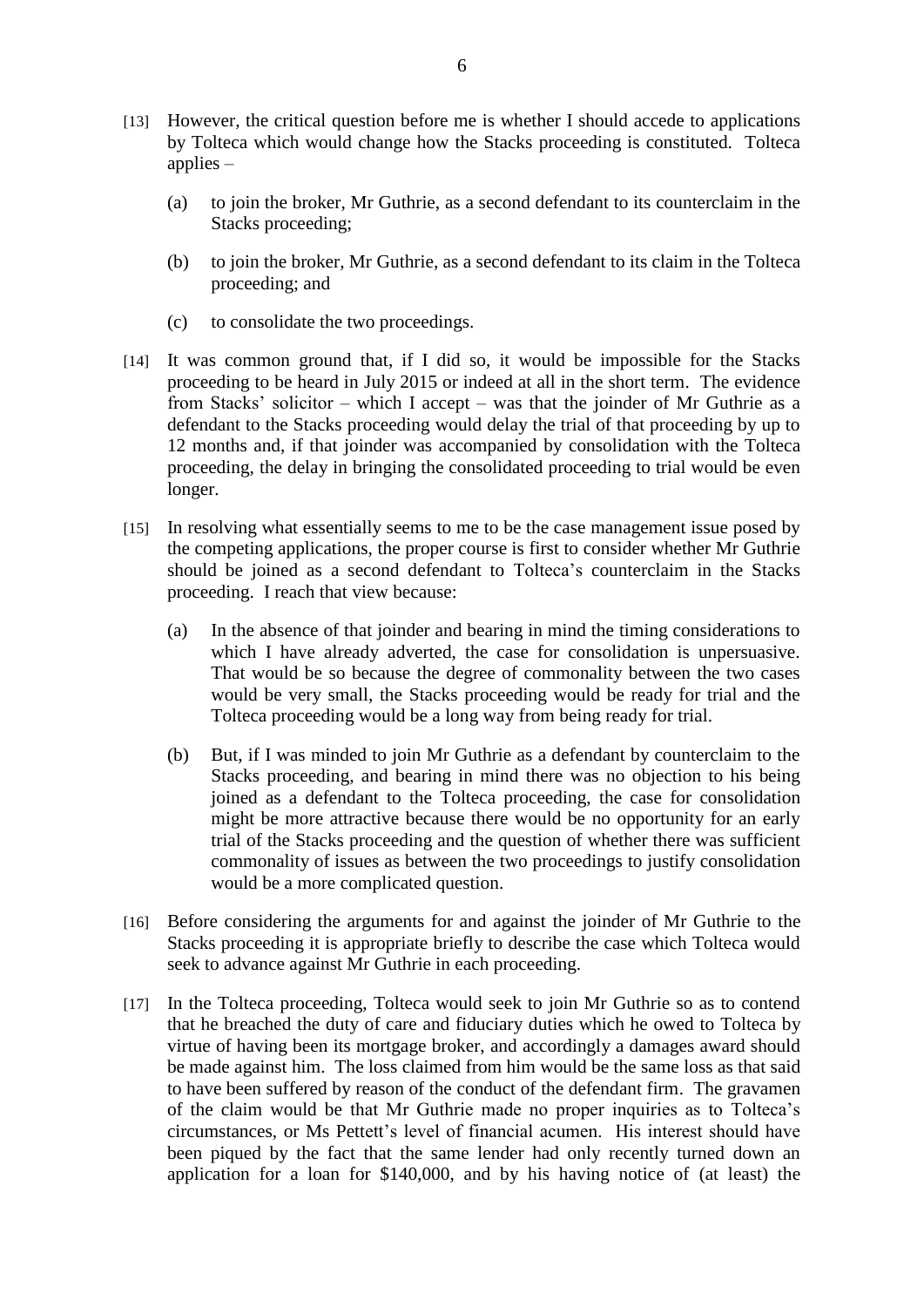possibility that Ms Pettett did not appreciate the full effect of the proposed transaction.

- [18] In the Stacks proceeding, Tolteca would seek to join Mr Guthrie in order to seek a declaration that Mr Guthrie was involved in Stacks' alleged unconscionable conduct and an order that Mr Guthrie "pay the Defendant the amount of loss or damage suffered by the Defendant by reason of the conduct the Second Defendant by Counterclaim". That loss claimed would be the same loss as that said to have been suffered by reason of the conduct of Stacks. Tolteca would contend that Mr Guthrie was knowingly concerned in the statutory unconscionable conduct of Stacks and acknowledges that it must demonstrate that Mr Guthrie had knowledge of the essential facts constituting the contravention by Stacks.
- [19] Against that background it is appropriate to consider the arguments for and against the joinder of Mr Guthrie as a defendant to the Stacks proceeding.

## **The resolution of the application to join Mr Guthrie to the Stacks proceeding**

- [20] Rule 69 provides that a party may be joined to a proceeding where it "would be desirable, just and convenient to enable the court to adjudicate effectually and completely on all matters in dispute connected with the proceeding".
- [21] It is common ground that in resolving the application I should apply the approach taken by the Court of Appeal in *MGM Containers Pty Ltd v Wockner* [2006] QCA 502 in relation to a late application to introduce a third party notice. In *Wockner* the Court of Appeal held (Chesterman J, with who Williams JA and Keane JA agreed) that:

"[27] The applications called into question two conflicting principles. The first is that there are good reasons why a third party should be joined in an action where a defendant has an arguable case for contribution or indemnity from the third party against a plaintiff's claim. Such a joinder ensures finality in litigation, avoids multiple proceedings with associated extra cost, and obviates the possibility that there might be different decisions given on the same issues if tried by different courts. The second principle is that a plaintiff should be allowed to prosecute its action and obtain judgment without being delayed or inconvenienced by the defendant's endeavours to offset its liability."

- [22] It seems to me, therefore, that the Court must balance two competing considerations:
	- (a) the desirability of avoiding multiple proceedings, excessive costs and the possibility of divergent findings in separate proceedings traversing the same subject matter;
	- (b) the interest of Stacks in being allowed to prosecute its action and obtain judgment without being delayed or inconvenienced by Tolteca's endeavours to obtain a remedy against a further party.
- [23] On the evidence before me, the considerations affecting that balance may be analysed under the following heads: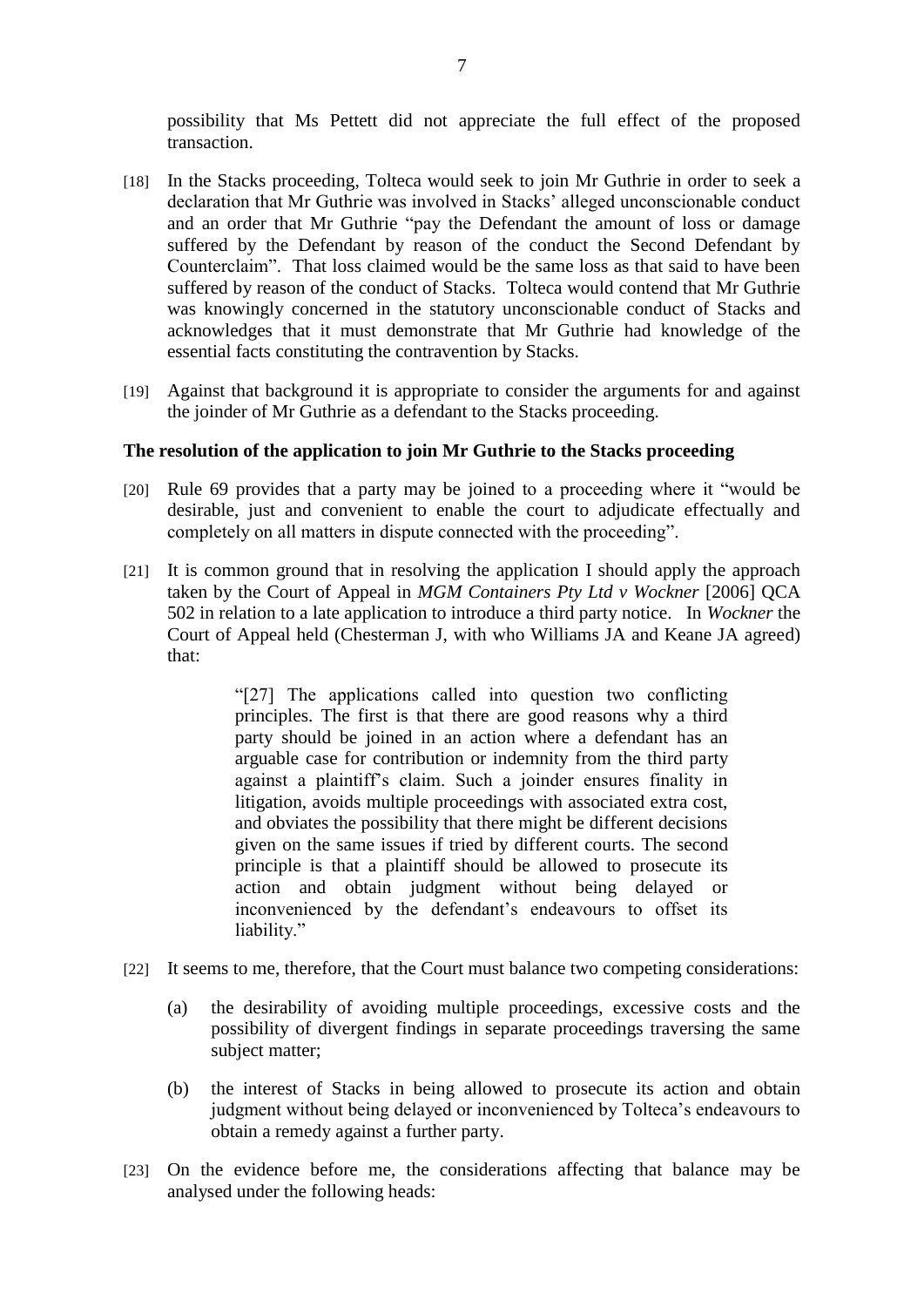- (a) The prejudice which Stacks might suffer in the form of delay to and increased cost incurred in relation to the resolution of its claim;
- (b) The risk that the delay and associated increased costs might result in a situation where Stacks claim became partially unsecured because the value of the subject land would be insufficient to cover the increased debt;
- (c) The strength or weakness of the proposed case against Mr Guthrie;
- (d) The adequacy of the explanation for the lateness of the application to join Mr Guthrie; and
- (e) The extent of the risk that there might be multiple proceedings, excessive costs and divergent findings in separate proceedings traversing the same subject matter.
- [24] I consider each of those matters below.
- [25] As to the prejudice which Stacks might suffer in the form of delay to and increased cost incurred in relation to the resolution of its claim:
	- (a) I have mentioned that as the Stacks proceeding is currently constituted it could be heard in late July 2015.
	- (b) Joinder of Mr Guthrie as a defendant to the counterclaim would essentially represent the commencement of new litigation against Mr Guthrie. He would have to be afforded the time to plead, conduct disclosure, and prepare his case. I have already said that I accepted the evidence of the Stacks' solicitor that the joinder of Mr Guthrie would delay the trial of the Stacks proceeding by up to 12 months.
	- (c) The evidence of Stacks' solicitor which I accept was that he estimated that joining Mr Guthrie would add further costs of between about \$29,000 and \$42,000.
	- (d) Both of these considerations are powerful considerations in favour of rejection of the joinder application.
- [26] As to the risk that the delay and increased cost might result in a situation where Stacks claim became partially unsecured because the value of the subject land would be insufficient to cover the debt:
	- (a) Stacks adduced evidence as to the value of the property at 9847 Mt Lindesay Highway. A market appraisal by a real estate agent valued the property at \$920,000 to \$970,000. An indicative assessment of market value from a valuer, initially valued the property at \$925,000 to \$975,000. However, upon considering the evidence adduced by Tolteca (which I will mention shortly) and carrying out further investigations, the valuer revised the figure upwards to \$1.2 million to \$1.3 million, subject to a discount of as much as 10% for sale by a mortgagee in possession.
	- (b) Stacks adduced evidence that the amount owing under the mortgage as at 4 February 2015 was \$777,885 and that if there was a further 12 months delay, a further \$300,000 in interest, legal and receiver fees, sale costs, council rates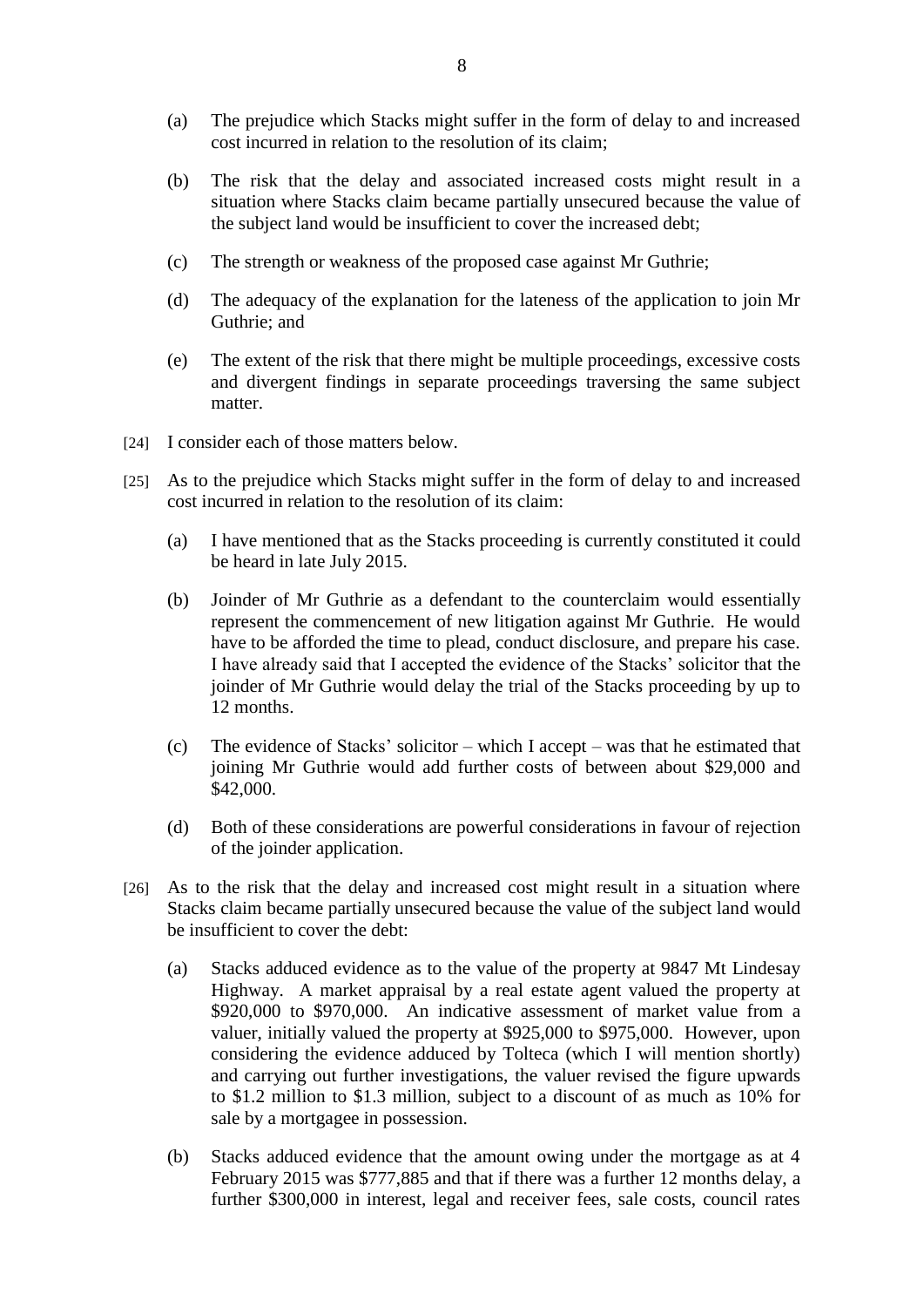and other costs would be incurred over the next twelve months, all of which would be sought to be recovered from the sale proceeds. It would be necessary to add to that the further \$29,000 to \$42,000 caused by the joinder of Mr Guthrie. That would give a secured debt of \$1,106,885 to \$1,119,885.

- (c) Stacks' argument was that further delay in the sale of the mortgaged property increased the risk that the sale proceeds may not cover the whole of the sum for which the property was security. That risk was a problem for Stacks because to its knowledge, the subject property was Tolteca's only remaining asset of real value. Stacks also points to the interest of second mortgagees over the property and contends that I should take into account the fact that their rights (if they have any value) would also be adversely affected by delay and increased costs.
- (d) For its part, Tolteca adduced evidence on information and belief concerning a different real estate agent's opinion of the fair value of the property. That real estate agent thought that a figure of \$1.4 million to \$1.5 million would represent fair value in the current market. Obviously if I were in a position to accept that evidence over the evidence adduced by Stacks, then it would negate the risk which Stacks argues I should take into account (at least so far as Stacks is concerned). It would leave only such concern as I should have in relation to the rights of the second mortgagees and Tolteca says that I should ignore their position because although they have chosen to swear an affidavit (upon which Stacks relies), they have not appeared.
- (e) I am not in a position to decide between the competing views as to the value of the subject property. Neither Stacks nor Tolteca suggested that I should.
- (f) Senior Counsel for Stacks submitted that I could and should form the view that there is a risk that if the applications are acceded to, Stacks would be in a materially worse position because it will be put in a position where the secured debt overtops the value of the property. I accept that submission. I observe that on the evidence before me that risk does not seem to be high. Accordingly, I would accord this consideration some, but not overwhelming, weight in favour of rejection of the joinder application. I should also say that I do not think that the position of the second mortgagees is irrelevant.
- [27] As to the strength or weakness of the proposed case against Mr Guthrie:
	- (a) Senior Counsel for Stacks submitted I should form the view that the proposed case against Mr Guthrie was extremely weak, although not unarguable.
	- (b) The gravamen of that argument was an inconsistency on the face of the proposed pleading between an allegation in proposed paragraph 72 that Mr Guthrie was Stacks' agent in the approval of the subject loan, and earlier paragraphs of the pleading which allege that in fact he was Tolteca's agent because he was described as "the defendant's broker".
	- (c) I was taken to some documentary evidence which tended to support the proposition that Mr Guthrie was appointed by Tolteca as its mortgage broker. And I note that before me Tolteca has also applied for leave to join Mr Guthrie to the Tolteca proceeding in which its case is explicitly that he was Tolteca's broker and owed it fiduciary duties.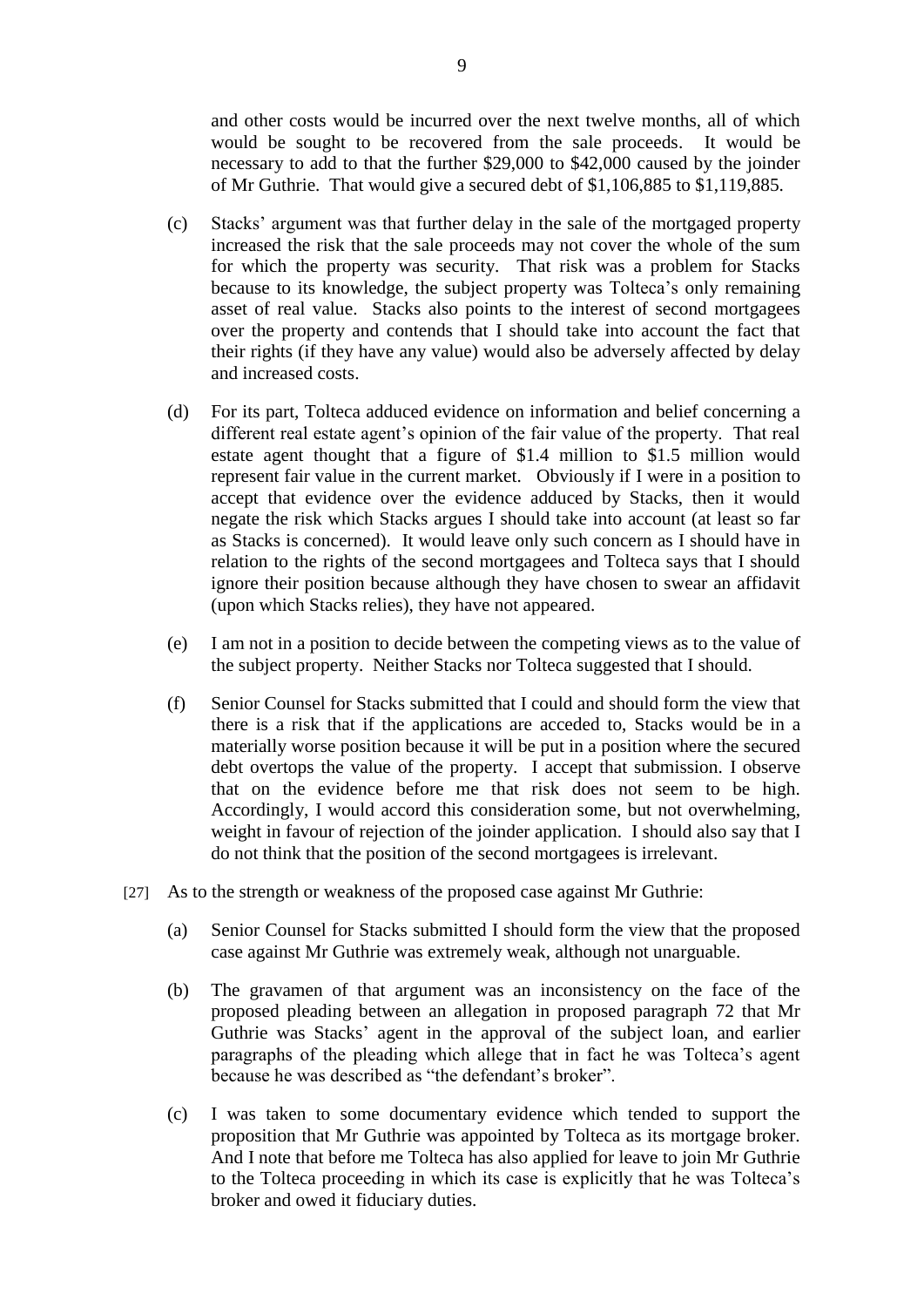- (d) Senior Counsel for Stacks submitted that if Mr Guthrie was not Stacks' agent, it is impossible that he could have intentionally been involved in the contravening conduct alleged against Stacks, namely lending money without making adequate inquiries following the coming to light of discrepancies.
- (e) I agree that there is an incongruity on the face of the proposed pleading in the Stacks proceeding. And without having heard any evidence, one might well think it is unlikely that a borrower's mortgage broker might be knowingly concerned with a lender's unconscionable conduct. But I have not heard any evidence from any witness. I do not think that it is sufficient for me to form a view one way or the other about the merits of the proposed case against Mr Guthrie at this stage.
- (f) I do not give this consideration any weight in deciding the joinder application.
- [28] As to the adequacy of the explanation for the lateness of the application to join Mr Guthrie:
	- (a) Tolteca's Ms Pettett offered as an explanation for the lateness of the application to join Mr Guthrie that –
		- (i) she was unaware of his existence and involvement in either of the loans mentioned in her case against Stacks until in or about August 2012;
		- (ii) following disclosure of Stacks document the gravamen of the allegations which Tolteca would make against Mr Guthrie in the Stacks proceeding "became clear and evident to me";
		- (iii) as a result, she was seeking to have Mr Guthrie joined as a defendant to the counterclaim;
		- (iv) the need for the application to join Mr Guthrie had arisen "in part from facts that have come to light from documents that have been disclosed";
		- (v) it was not until 20 November 2014 that she had the evidence necessary to consider joining Mr Guthrie.
	- (b) Ms Pettett was not required for cross-examination. Nevertheless, Senior Counsel for Stacks contended that I should form the view that no explanation has been placed before the court as to why Mr Guthrie was not joined at the outset and Ms Pettett's explanation for the long delay was "entirely unconvincing".
	- (c) I accept that that there is some documentary evidence (identified in the affidavit of Paul Stack sworn 6 February 2015, para 16-29) which suggests that Ms Pettet must have known about Mr Guthrie's involvement in the conduct which she impugns at a stage earlier than the completion of disclosure, as she now alleges. I also note that she only deposes to the need to join Mr Guthrie as arising "in part" from facts which have come to light after disclosure. I also find it difficult to accept that it was not until 20 November that she had the evidence necessary "to consider" joining Mr Guthrie, when her own solicitors were writing to Stacks solicitors in July 2014 stating "we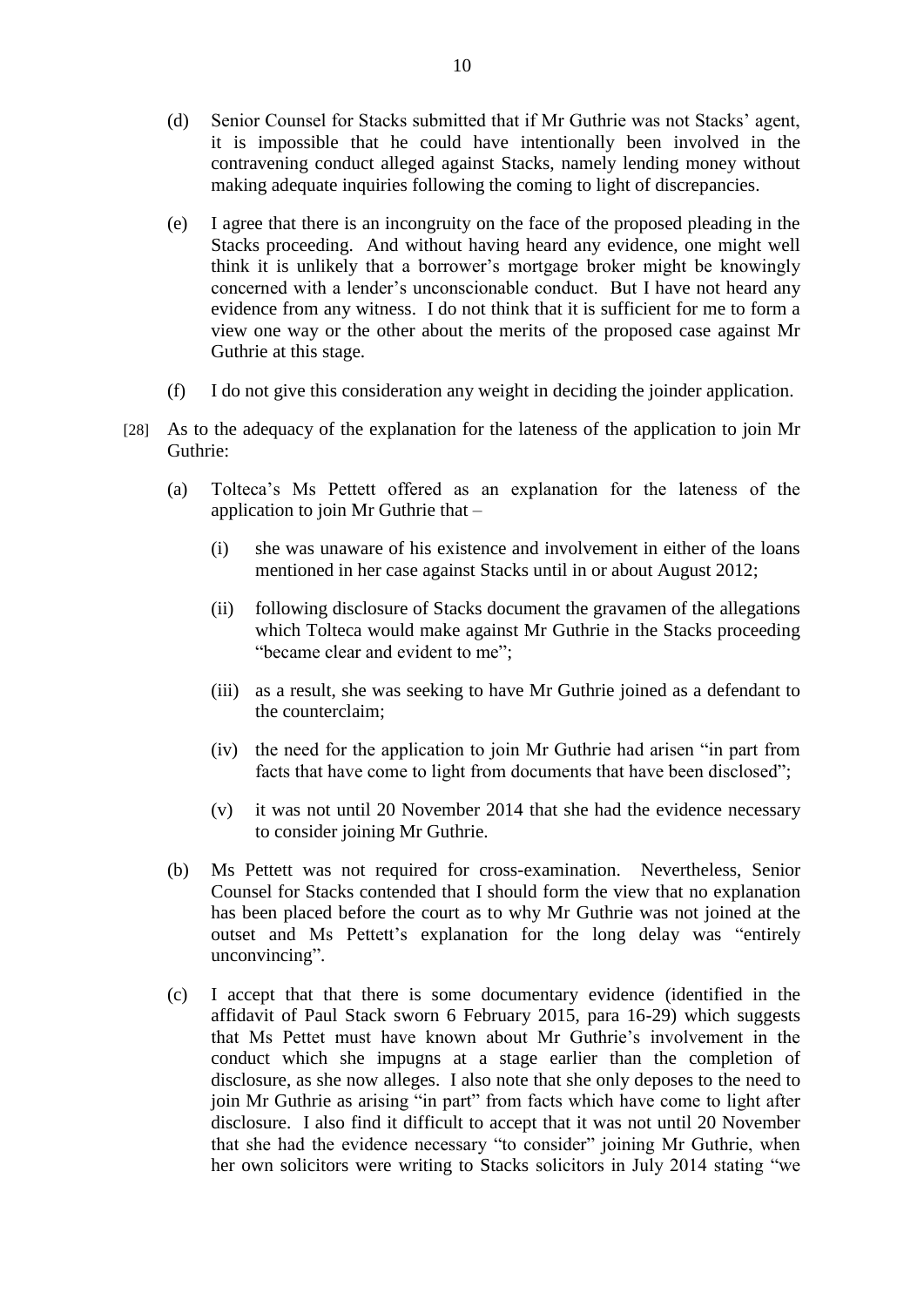are currently seeking our client's instructions to join Mr Paul Guthrie as an additional defendant".

- (d) The result is that I consider the explanation for the late application to join Mr Guthrie is not completely satisfactory. It seems to me that this carries some weight against allowing joinder at this late stage.
- [29] As to the extent of the risk that there might be multiple proceedings, excessive costs and divergent findings in separate proceedings traversing the same subject matter:
	- (a) Senior Counsel for Stacks submitted and I accept that if the proceedings as presently constituted continued and the counterclaim against Stacks were to succeed and be paid, the foreshadowed claim against Mr Guthrie would logically fall away (because Tolteca would then have obtained satisfaction for the loss alleged to have been also caused by Mr Guthrie). There would then be no prejudice to Tolteca. I note that no submission was advanced by Tolteca that there was any risk of non-payment by Stacks, and I note that even if there were, it would be substantially ameliorated by the fact that any damages recovered against Stacks would, presumably, be capable of being set off against the unchallenged liability to repay Stacks for the unpaid principal of the loan.
	- (b) If the proceedings were to continue and the counterclaim were to be dismissed, there would be nothing to prevent Tolteca commencing proceedings against Mr Guthrie. Not being a party, no issue estoppel would arise as between the mortgagor and Mr Guthrie. The prejudice to the mortgagor in such a case (if there is no joinder ordered) would be the need to litigate twice, if it chose to pursue Mr Guthrie for knowing involvement in contravening conduct which it had failed to establish against the alleged contravenor. In light of the fact that Mr Guthrie would be added as a defendant to the Tolteca proceeding it seems to me that the real weight of that risk is diminished. In any event, it seems to me that this prejudice is likely to be more theoretical than real.
	- (c) Accordingly, in reaching the balance to which I have adverted I do not accord significant weight to this consideration.
- [30] In my view the balance of these considerations favours rejecting the application to join Mr Guthrie as a second defendant to the counterclaim in the Stacks proceeding. Accordingly, I dismiss that part of Tolteca's application.

## **The resolution of the application to join the broker Mr Guthrie as a second defendant to its claim in the Tolteca proceeding.**

[31] Mr Guthrie was represented before me and did not seek to advance any submissions against this application, and accordingly, I allow it.

## **The resolution of the application to consolidate the two proceedings.**

- [32] I have already mentioned that in the event that I decided not to join Mr Guthrie to the Stacks proceeding, the case for consolidation is unpersuasive. I should expand on my reasons for reaching that view.
- [33] Rule 78 of the *Uniform Civil Procedure Rules* 1999 (Qld) provides: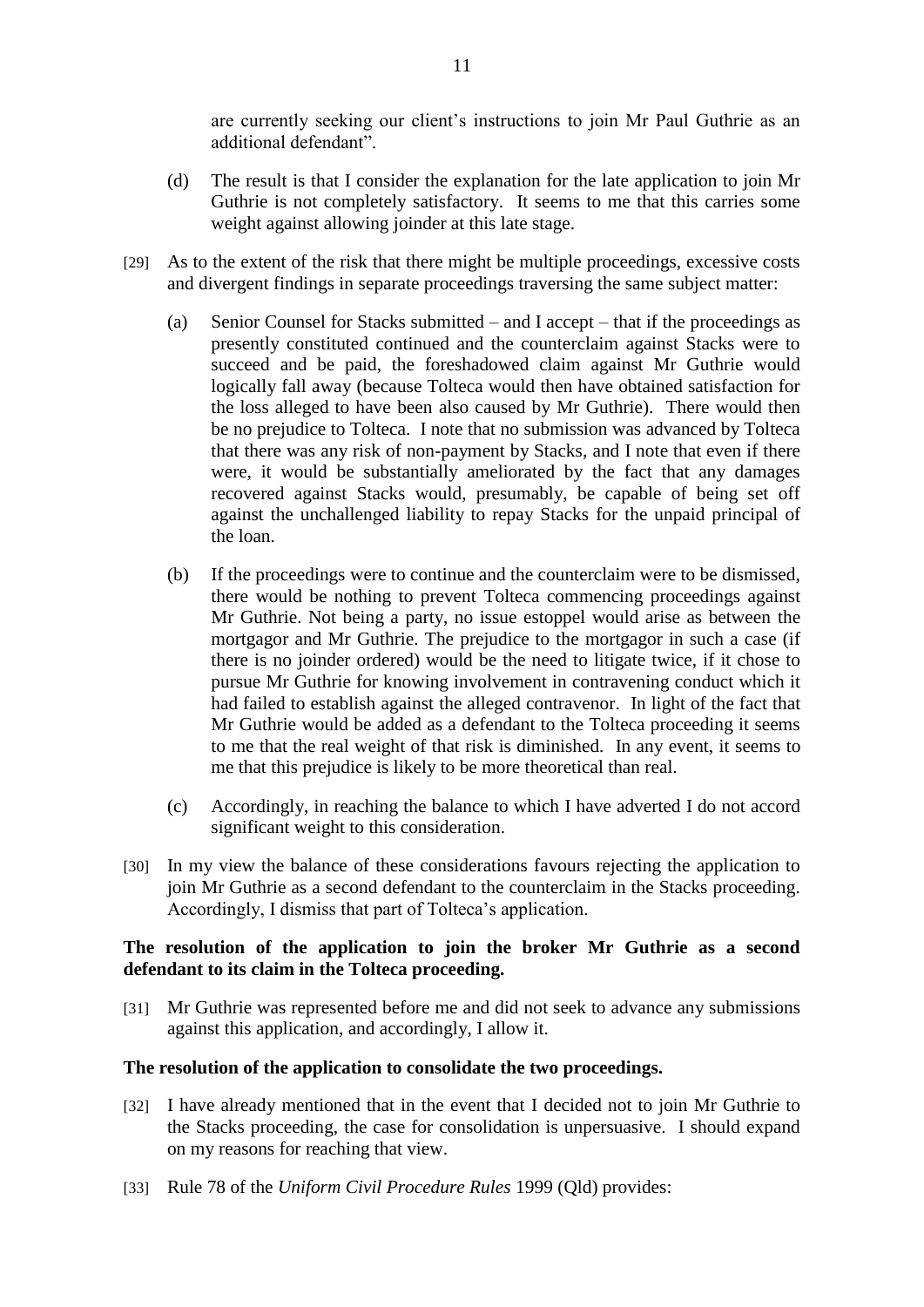"The court may order that 2 or more proceedings be consolidated if—

- (a) the same or substantially the same question is involved in all the proceedings; or
- (b) the decision in 1 proceeding will decide or affect the other proceeding or proceedings."
- [34] Senior Counsel for Stacks submitted that the discretion to order consolidation could not arise unless I was first satisfied that the circumstances described in either r 78(a) or r 78(b) apply. If I were so satisfied, a discretion would arise.
- [35] Counsel for Tolteca, on the other hand, contended that in considering whether the circumstances described in either rr 78(a) or 78(b) apply, I would address myself to a "post-consolidation" scenario. As I understood his submission, the discretion to order consolidation could not arise unless I was first satisfied that if I did order consolidation the circumstances described in either rr 78(a) or 78(b) would apply. In other words, given that Tolteca relied on the "affect" part of r 78(b) Tolteca's argument was that I should order the 2 proceedings to be consolidated if I formed the view that after consolidation, the decision in 1 proceeding would affect the other proceeding.
- [36] I do not accept this argument. I do not find any support for it in the case to which my attention was directed, namely *Pacific Century Productions Pty Ltd v Taylors Contracting Services Pty Ltd* [2003] QSC 289 at [24]. I accept the argument put on behalf of Stacks. In my view, my attention is first directed to the relationship between two or more separate proceedings. If that relationship is as described in either rr 78(a) or 78(b), then a discretion will arise.
- [37] Tolteca eschewed reliance on r 78(a). Nor did it contend that a decision in one proceeding would "decide" the other. Rather, counsel for Tolteca contended that I should be persuaded that the decision in the Stacks proceeding might "affect" the decision in the Tolteca proceeding, or vice versa, within the meaning of r 78(b). I am not persuaded of that proposition for the following reasons:
	- (a) The Stacks proceeding involves the question whether Stacks engaged in unconscionable conduct as alleged and what remedy should be granted as a result. It is a comparatively narrow case.
	- (b) The Tolteca proceeding will (assuming there is eventually a defence filed by the defendant firm) involve the questions whether the defendant firm and the defendant broker breached relevant duties in bringing about the involvement of Tolteca in the loan transaction.
	- (c) Whatever "affect" might mean in the context of r 78(b), the lack of commonality of issues for determination between the two proceedings suggests to me that it is not met.
- [38] Even if I were minded to find that my discretion under r 78 had arisen, I would not exercise it in favour of consolidation. The issue of delay and increased cost sounds against a consolidation order, just as it did in relation to joinder. Indeed the extent of the delay and the increased cost would be worse in the case of consolidation. The lack of commonality of issues is also a factor sounding against consolidation.